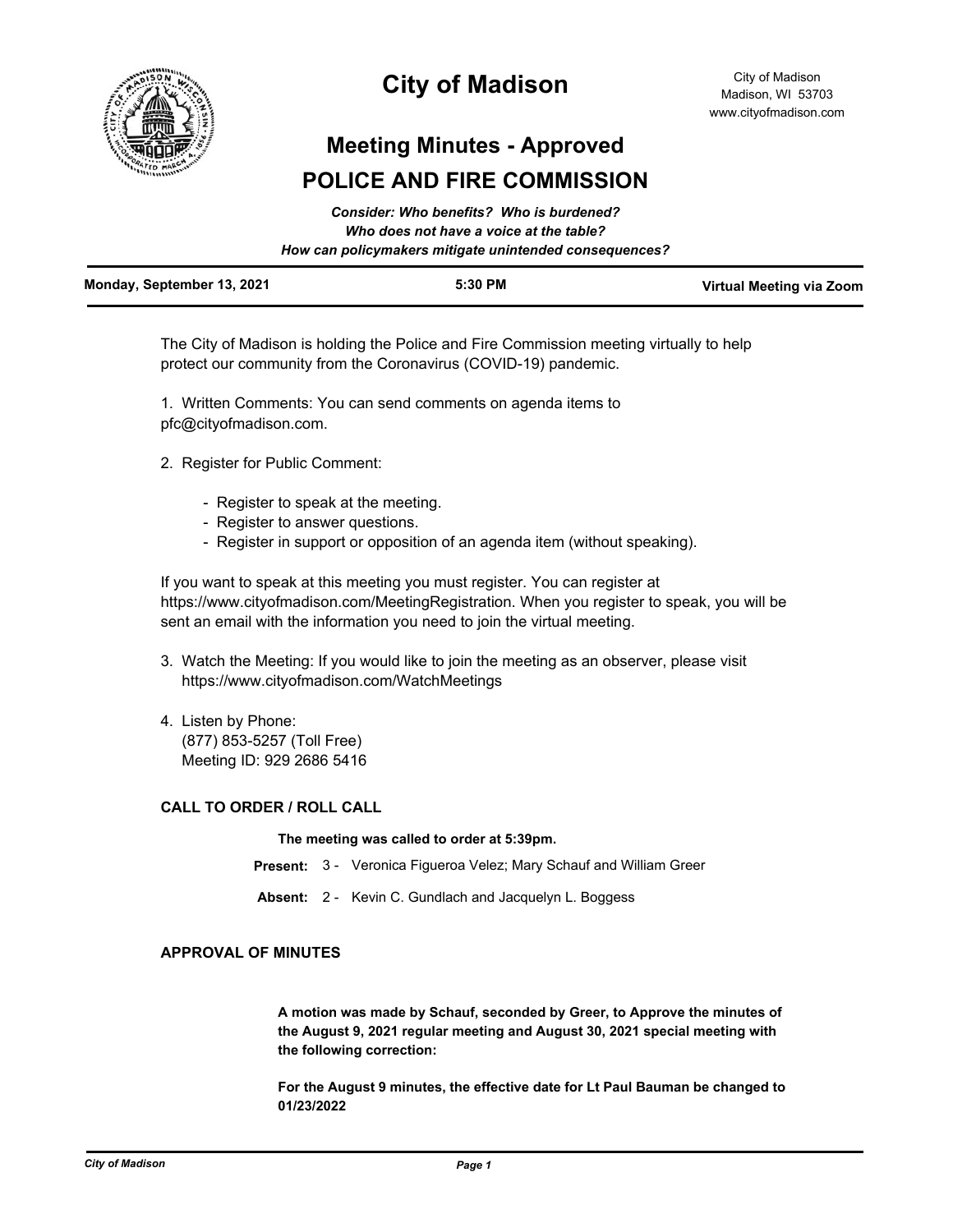**The motion passed by voice vote/other.**

# **PUBLIC COMMENT**

**1. [67361](http://madison.legistar.com/gateway.aspx?m=l&id=/matter.aspx?key=79286)** Public Comment for the September 13, 2021 PFC Meeting

**There was no public comment.**

# **DISCLOSURES AND RECUSALS**

**There were no disclosures or recusals.**

### **FIRE DEPARTMENT DISCUSSION ITEMS**

**Assistant Chief Tracy Burrus presented the report of the Madison Fire Department.**

**2. [67362](http://madison.legistar.com/gateway.aspx?m=l&id=/matter.aspx?key=79287)** Update on 2021 Paramedic Class

*Attachments:* [9-13-2021 MFD PFC Report.pdf](http://madison.legistar.com/gateway.aspx?M=F&ID=79d66cf5-43c0-42f1-a73d-80811578e1bc.pdf)

**Chief Burrus discussed the paramedic class for 2021, who should be completing training in April.** 

**No action is required by the PFC.**

**3. [67363](http://madison.legistar.com/gateway.aspx?m=l&id=/matter.aspx?key=79288)** Update on 2021 Fire Department Hiring Process

**Chief Burrus reported on the oral board interviews held in early September and discussed the upcoming steps in the process.**

**4. [67364](http://madison.legistar.com/gateway.aspx?m=l&id=/matter.aspx?key=79289)** General status report on Fire Department personnel investigations (if any)

**There are four current investigations.**

#### **POLICE DEPARTMENT DISCUSSION ITEMS**

**Captain Jennifer Krueger Favour presented the report of the Madison Police Department.**

**5. [67365](http://madison.legistar.com/gateway.aspx?m=l&id=/matter.aspx?key=79290)** Recommendations of Police Chief regarding promotions

*Attachments:* [9-13-2021 MPD PFC Report.PDF](http://madison.legistar.com/gateway.aspx?M=F&ID=e22f5f91-6fdc-4c4a-90d8-42a902f45da6.PDF)

#### **Captain Krueger Favour presented the three candidates who will be discussed in closed session.**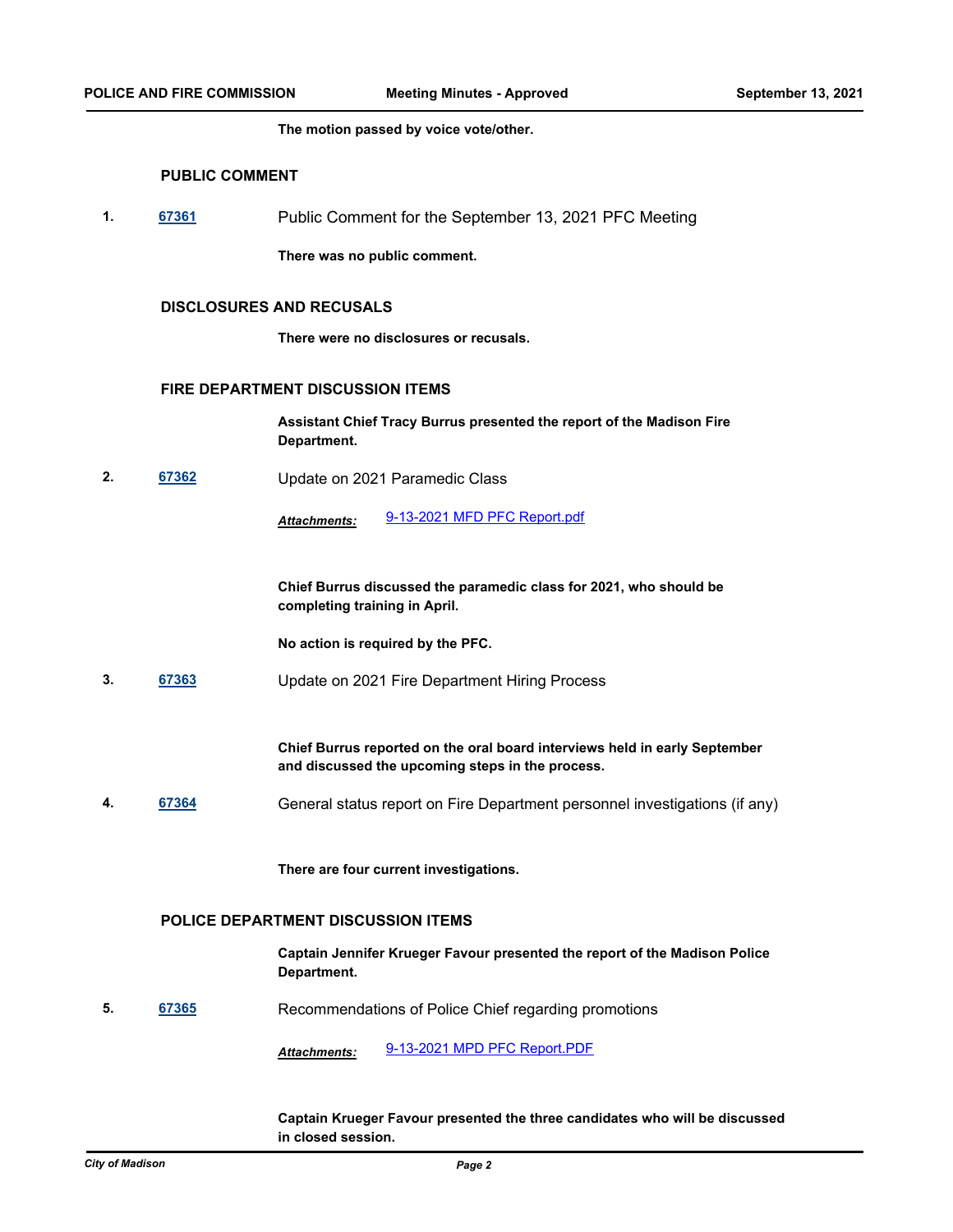| 6.                                 | 67366 | Update on 2021 Police Academy                                                                                                                                                                                    |  |
|------------------------------------|-------|------------------------------------------------------------------------------------------------------------------------------------------------------------------------------------------------------------------|--|
|                                    |       | The academy is moving into Phase 2, which is a more stressful, hands-on, and<br>applied portion of the training. There are 18 current candidates in the academy<br>and 6 more will join the accelerated academy. |  |
| 7.                                 | 67367 | Update on 2022 Pre-Service Academy Hiring Process Timeline                                                                                                                                                       |  |
|                                    |       | There were no questions on the timeline.                                                                                                                                                                         |  |
| 8.                                 | 67368 | General status update on Police Department personnel investigations (if any)                                                                                                                                     |  |
|                                    |       | There is one pending investigation of a work rules violation.                                                                                                                                                    |  |
| <b>DISCUSSION OF PFC PROCESSES</b> |       |                                                                                                                                                                                                                  |  |
|                                    |       | Commissioner Kevin Gundlach joined the meeting at 5:57pm.                                                                                                                                                        |  |
|                                    |       | <b>Present:</b> 4 - Veronica Figueroa Velez; Kevin C. Gundlach; Mary Schauf and William<br>Greer                                                                                                                 |  |
|                                    |       | Absent: 1 - Jacquelyn L. Boggess                                                                                                                                                                                 |  |
| 9.                                 | 67369 | Status Update on City of Madison's Racial Equity and Social Justice Initiative<br>Analysis Tool                                                                                                                  |  |
|                                    |       | <b>PFC Web Resource Guide.pdf</b><br>Attachments:<br>FastTrackRacialEquityAnalysis.docx<br><b>GARE-Racial Equity Toolkit.pdf</b>                                                                                 |  |

**City staff answered questions about the RESJI Fast Track tool. Staff will proceed with the initial steps and report back to the Commissioners.**

# **CLOSED SESSION**

**A motion was made by Greer, seconded by Schauf, to Convene into Closed Session. The motion passed by voice vote/other.**

**10. [67370](http://madison.legistar.com/gateway.aspx?m=l&id=/matter.aspx?key=79295)** Contemplated closed session pursuant to Wis. Stat. § 19.85(1)(c) to discuss and take action, if appropriate, regarding employment, promotion, compensation or performance evaluation data of any public employee over which the governmental body has jurisdiction or exercises responsibility; specifically:

> Report of personnel file reviews for the following Police Department candidates: